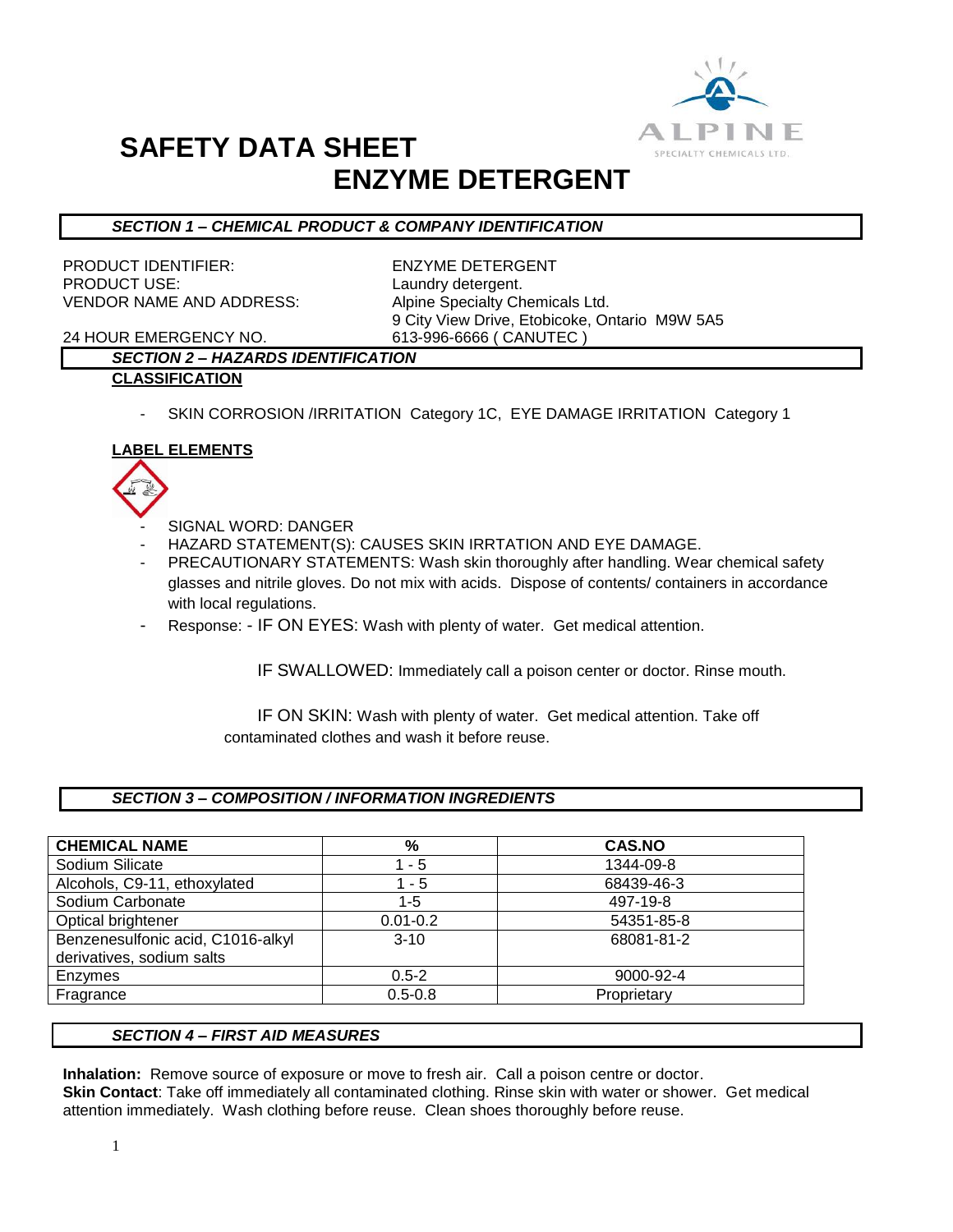**Eye Contact**: Rinse cautiously with water for several minutes. Remove contact lenses, if present and easy to do. Continue rinsing. Continue rinsing. Get medical attention immediately. **Ingestion**: Call a doctor immediately. Rinse mouth. Do not induce vomiting.

**Note to physician**: Treat symptomatically, no specific antidote. See toxicological information (section 11)

#### *SECTION 5 – FIRE FIGHTING MEASURES*

**Extinguishing Media:**

**Suitable Extinguishing Media:** Use water spray, fog or foam.

**Unsuitable Extinguishing Media:** None known

 **Specific hazards arising from the product:** Not flammable.

**Hazardous thermal decomposition products:** Decomposition products may include the following materials: carbon dioxide and carbon monoxide.

**Advice for fire-fighters:** Not available.

#### *SECTION 6 – ACCIDENTAL RELEASE MEASURES*

**Personal precautions, protective equipment and emergency procedures:**

Wear suitable protective clothing. Wear eye/face protection.

**Environmental precautions:** Avoid contact of large amounts of spilled material and runoff with soil and surface waterways.

**Methods and materials for containment and cleaning up**: Use a water rinse for final clean-up.

### *SECTION 7 – HANDLING AND STORAGE*

**Precautions for safe handling**: Ventilate adequately, otherwise wear an appropriate breathing apparatus. Avoid contact with eyes, skin or clothing. Wash thoroughly after handling.

**Storage Procedures**: Keep containers closed when not in use. Do not store near acids. Store between the following temperatures: 15 to 40°C.

#### *SECTION 8 – EXPOSURE CONTROLS/PERSONAL PROTECTION*

|                                 | <b>ACGIH</b><br>TLV |             | OSHA PEL      |         | AIHA WEEL     |                     |
|---------------------------------|---------------------|-------------|---------------|---------|---------------|---------------------|
| <b>CHEMICAL NAME</b>            | TWA                 | <b>STEL</b> | <b>TWA</b>    | Ceiling | 8 hour TWA    | Short term TWA<br>C |
| Sodium Silicate                 | 2 mg/ $m3$          |             | Not available |         | Not available |                     |
| Alcohols, C9-11,<br>ethoxylated | Not available       |             | Not available |         | Not available |                     |

ACGIH= American Conference of Governmental Industrial Hygienists. TLV = Threshold Limit Value. TWA = Timeweighted Average. STEL = Short-term Exposure Limit OSHA = US Occupational Safety and Health Administration. PEL = Permissible Exposure Limits. AIHA = AIHA Guideline Foundation. WEEL = Workplace Environmental Exposure Limit.

**Appropriate Engineering Control**: Good general ventilation should be sufficient to control worker exposure to airborne contaminants.

#### **Individual Protection Measure:**

**Eye/Face Protection:** Do not get into eyes. Wear chemical safety goggles.

**Skin Protection:** Personal protective equipment comprising: nitrile gloves, safety goggles and protective clothing.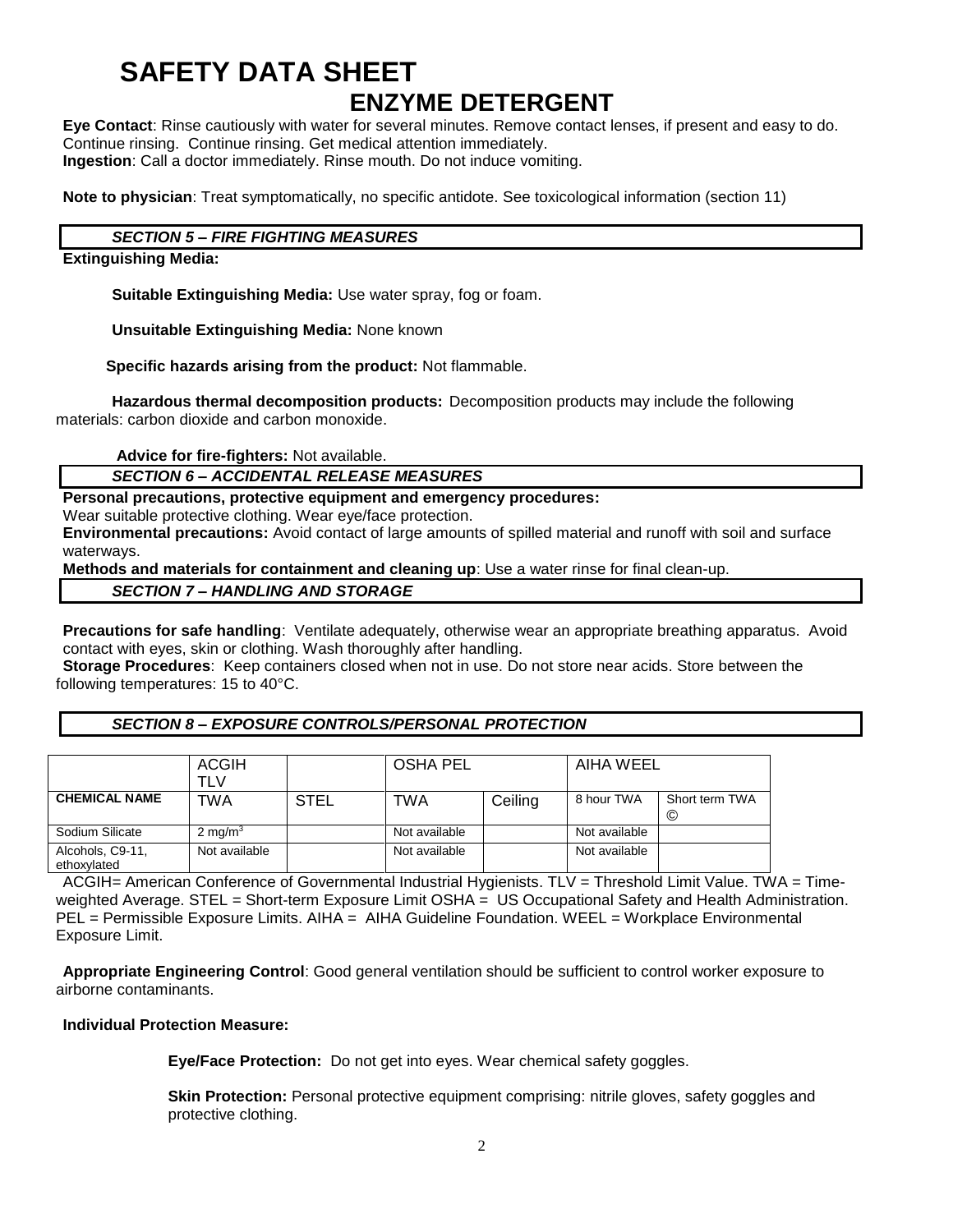**Respiratory protection**: Not required

**Inhalation:** No special measures required. Treat symptomatically.

## *SECTION 9 – PHYSICAL AND CHEMICAL PROPERTIES*

| Appearance:                                            | Powder, free flowing, white. |  |  |
|--------------------------------------------------------|------------------------------|--|--|
| Odour:                                                 | Fresh scent.                 |  |  |
| pH(1% )                                                | 11                           |  |  |
| <b>Melting Point:</b>                                  | Not available                |  |  |
| <b>Boiling point:</b>                                  | Not applicable               |  |  |
| <b>Flash Point:</b>                                    | Not available                |  |  |
| Vapour pressure:                                       | Not available                |  |  |
| Vapour density:                                        | Not available                |  |  |
| <b>Evaporation Rate:</b>                               | Not available                |  |  |
| <b>Flammability:</b>                                   | Not available                |  |  |
| <b>Explosive Limit:</b>                                | Not available                |  |  |
| Lower flammable/explosive limit:                       | Not available                |  |  |
| <b>Upper flammable/explosive limit:</b>                | Not available                |  |  |
| <b>Relative Density:</b>                               | Approx. = $0.94$ (Water = 1) |  |  |
| <b>Viscosity:</b>                                      | Not available                |  |  |
| <b>Solubility in water:</b>                            | Soluble                      |  |  |
| Auto ignition temperature                              | Not available                |  |  |
| Partition coefficient - n-octanol/water: Not available |                              |  |  |
| the contract of the contract of the contract of the    |                              |  |  |

| Decomposition temperature:                    | Not available                    |
|-----------------------------------------------|----------------------------------|
| <b>SECTION 10 - STABILITY AND REACTIVITY</b>  |                                  |
| STABILITY:                                    | Stable                           |
| INCOMPATIBILITY:                              | Acids.                           |
| HAZARDOUS DECOMPOSITION PRODUCTS:             | None                             |
| HAZARDOUS POLYMERIZATION:                     | Will not occur.                  |
| CONDITIONS TO AVOID:                          | Avoid contact with strong acids. |
| <b>SECTION 11 - TOXICOLOGICAL INFORMATION</b> |                                  |

#### *SECTION 11 – TOXICOLOGICAL INFORMATION*

| <b>Chemical Name</b>            | $\mathsf{L}$ C50 | <b>LD50</b>                  | LD50 (dermal)        |
|---------------------------------|------------------|------------------------------|----------------------|
| Sodium Silicate                 | 2 mg mg/m $3$    | Not Available                | Not Available        |
| Alcohols, C9-11, ethoxylated    | Not Available    | $>$ 2000 mg/kg (rat)         | >2000 mg/kg (rabbit) |
| Benzenesulfonic acid, C1016-    | Not Available    | 1470 mg/m <sup>3</sup> (rat) | Not Available        |
| alkyl derivatives, sodium salts |                  |                              |                      |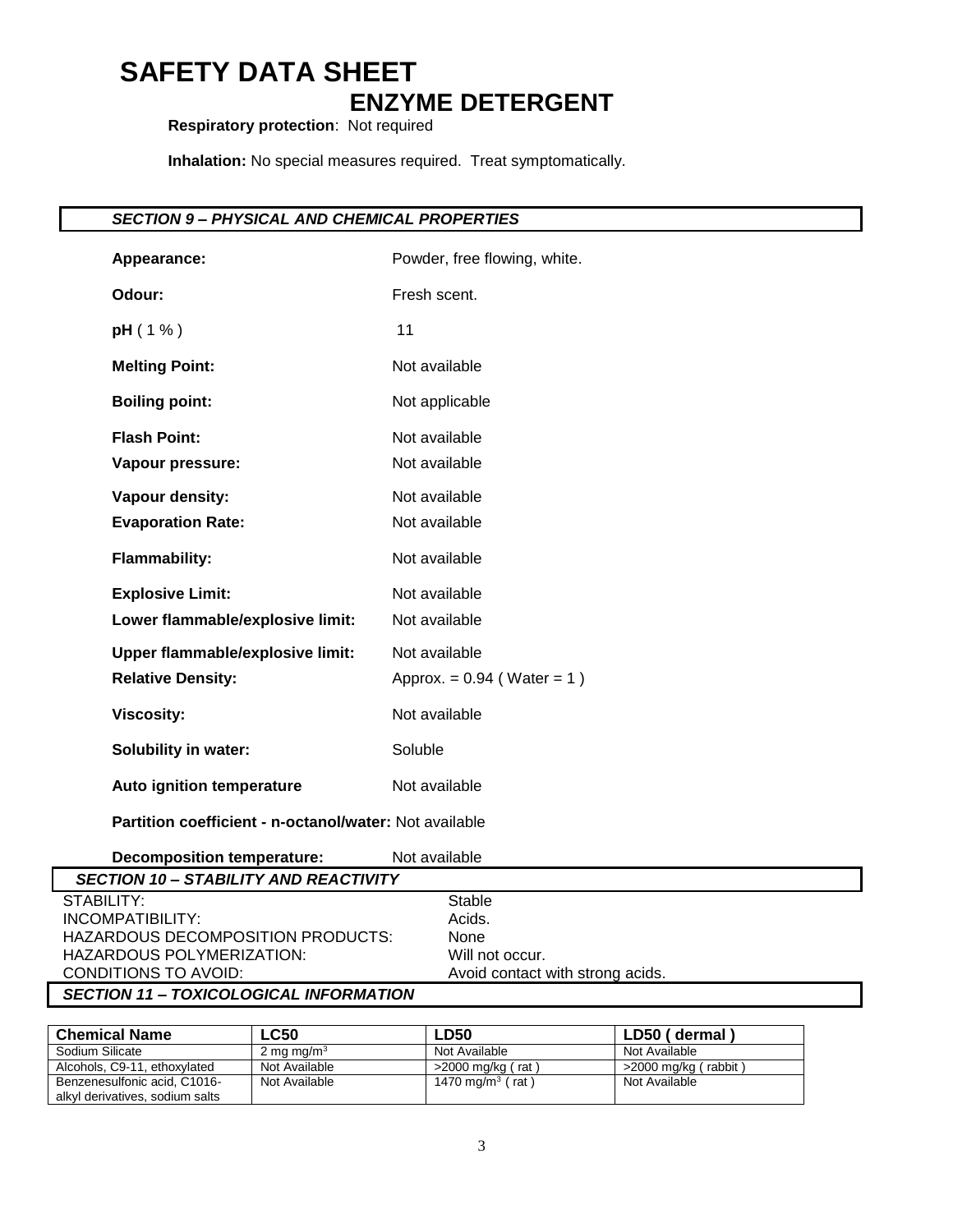**Routes of exposure:** Skin contact, Eye contact, Ingestion, Inhalation.

**Eye contact**: Causes serious eye damage. **Skin contact.** Causes skin irritation. **Ingestion**: Causes irritation to mouth, throat and stomach. **Inhalation**: May cause nose, throat, and lung irritation. **Acute toxicity**:

**Eye contact:** Causes eye redness, damage.

**Skin contact:** May cause an allergic skin reaction.

**Inhalation:** Respiratory irritation**.**

**Ingestion:** May cause irritation to mouth, throat and stomach.

**Germ cell mutagenicity:** Not available

**Carcinogenicity:** Not available.

**Reproductive toxicity:** No evidence of reproductive toxicity or developmental toxicity**. STOT -** single exposure irritating to respiratory system**. STOT -** Not classified**. Aspiration hazard:** Not classified.

#### *SECTION 12 – ECOLOGICAL CONSIDERATION*

**Eco toxicity** : This material may be harmful to aquatic life. **Bio accumulative potential Inorganic**: The substance has no potential for bioaccumulation. **Mobility in soil**: Not applicable.

. **Other adverse effects**: Not known.

*SECTION 13 – DISPOSAL CONSIDERATIONS*

**Waste Disposal:** In accordance with federal, provincial or local government requirements.

#### *SECTION 14 – TRANSPORT INFORMATION*

**TDG Classification:** Not regulated *SECTION 15 – REGULATORY INFORMATION*

Refer to section 2.

#### *SECTION 16 – OTHER INFORMATION*

EFFECTIVE DATE: February 22, 2016: **Revision 1**

Prepared by: Lab Personnel **Phone:** (416) 744-2120

Website: www.alpinechem.com

#### **Disclaimer:**

The information contained in this form is based on data from sources considered technically reliable and has been provided in good faith in accordance with the available material. It is provided as a service to the persons using the product but conditions of use and handling may involve other and additional consideration beyond our control. No